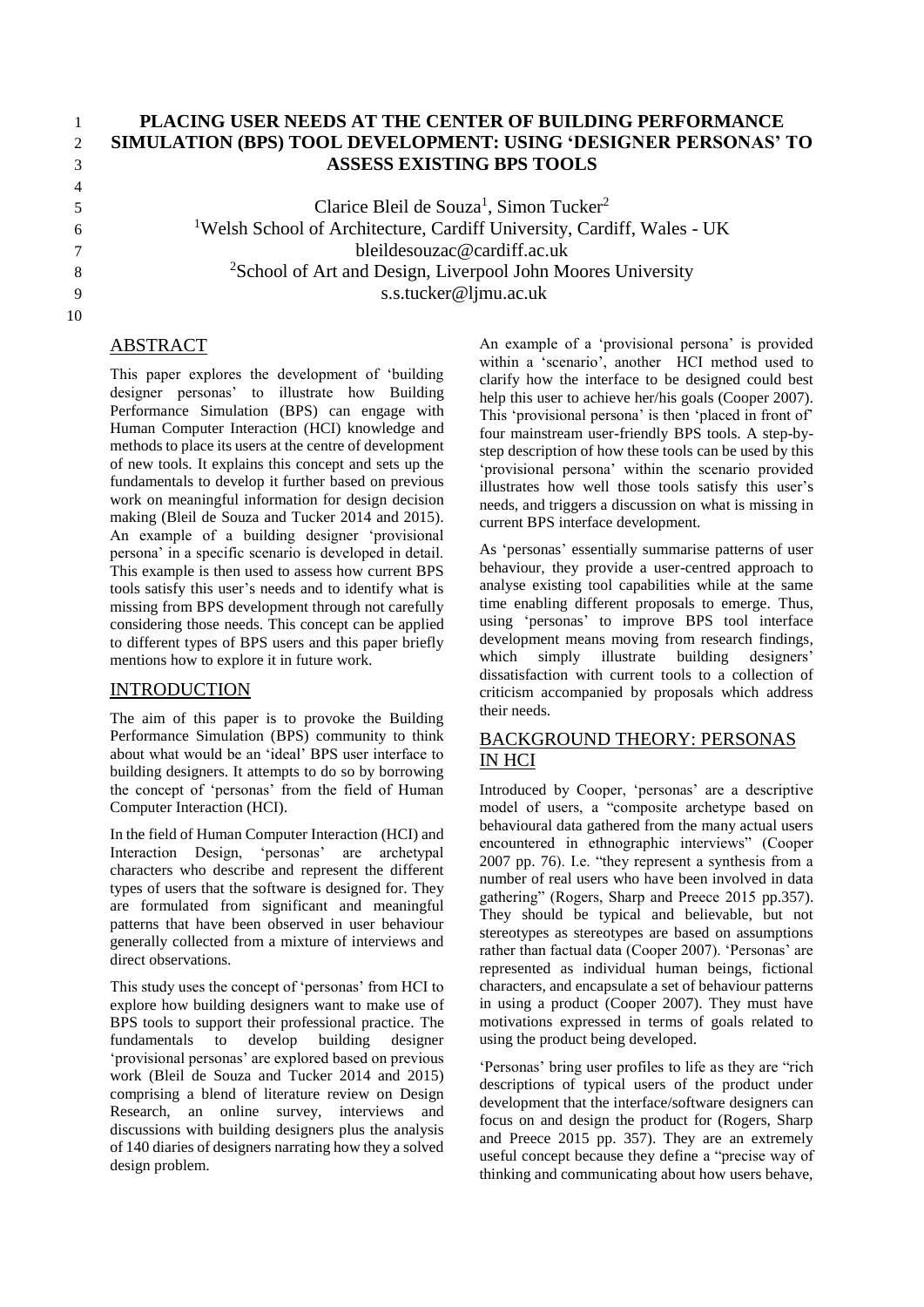how they think, what they wish to accomplish and why" (Copper 2007 pp.75). They are widely used in industry and can also contribute to marketing and sales plans.

Even if the construction of rigorous personas is not possible (no extensive ethnographic study), "provisional personas can be useful rhetorical tools to clearly communicate assumptions about who the important users are and what they need, to reinforce rigorous thinking about serving specific user needs" (Cooper 2007 pp.86). This is because "using provisional personas yields better results than no user models at all" (Cooper 2007 pp. 87).

Provisional or not, 'personas' help interface/software designers staying focused on the user (Tidwell 2011) preventing self-referential design, in which interface/software "designers or developers project their own goals, motivations, skills and mental models into a product's design" (Cooper 2007 pp.80). Most of all, "design and choices can be tested on personas the same way that they can be shown to real users during the formative design process" (Cooper 2007 pp.79).

'Personas' are frequently used together with scenarios, because descriptions of their skills, attitudes, tasks and environment should be provided as examples in narratives. Scenarios make use of narratives, one of the most powerful creative methods, to imagine a new and better future for users (Cooper 2007). They describe the use of a product through examples of goals being achieved (Rogers, Sharp and Preece 2015 and Cooper 2007). They create "stories for design: rich stories of interaction" (Dix et al 2004). They are "a method of design problem solving by concretization: making use of a specific story to both construct and illustrate design solutions" (Cooper 2007 pp.111).

Initially, scenarios should be abstract, describing highlevel actions from a user perspective, representing a goal-oriented product. They should encourage 'what if?' questions and "permit the articulation of possibilities without undermining design innovation" (Carroll as cited in Cooper 2007 pp.111). This means, scenarios should initially be used to "define what the product will do before you design how the product will do it" (Cooper 2007 pp.114).

Scenarios can also be further developed to reach a very practical / implementation level to "be used as a script to act out potential patterns of use" (Dix et al. 2004). i.e. combining user interaction with implementation, as the narrative enables interface/software designers to ask step-by-step "What is the user intending now? and what is the system doing now?" (Dix et al. 2004).

Scenarios are a very important interaction design tool as they force interface/software designers to think about use in detail and notice potential problems before they happen.

*"Because interaction design is first and foremost the design of behaviour that occurs over time, a narrative structure, combined with the support of fast and flexible visual tools, is perfectly suited for motivating, envisioning, representing and validating interaction concepts. (…) By focusing on the narrative, we are able to quickly and flexibly arrive at high-level design solutions without getting bogged-down by the inertia and expense inherent to high-production-value renderings"* (Cooper 2007 pp. 110).

*"Scenarios are a resource that can be used and revised throughout the design process: helping us see what is wanted, suggesting how users will deal with the potential design, checking that the proposed implementation will work, and generating tests cases for final evaluation"* (Dix et all 2004).

## METHODOLOGY: CONSTRUCTING 'PROVISIONAL PERSONAS' AND SCENARIOS

Since in this research no extensive ethnographic study was undertaken, a building designer 'provisional persona' is developed based on the previous work of Bleil de Souza and Tucker 2014 and 2015. In this previous work, a blend of literature review on Design Research, an online survey, interviews and discussions with building designers plus the analysis of 140 diaries of designers narrating how they a solved design problem were used to develop a framework and a conceptual data model to produce and present meaningful information for design decision making.

The framework and conceptual data model provide information to understand building designers – i.e. the user. From the framework and conceptual data model, one can identify a series of users' goals, what they wish to accomplish and the tasks for BPS to undertake throughout the building design process.

Once the basis for understanding the user is established, one can construct 'provisional personas' within specific building design problem solving scenarios by, for instance, extracting goals and tasks from practice cases reported in interviews or observations.

#### **'Provisional personas' and their goals**

From this previous work, five main aims/goals building designers have in using BPS tools were identified:

- *(i) "Understanding a specific performance result: Understanding where a specific performance result is happening and what building elements are responsible for causing it.*
- *(ii) Exploring a specific design strategy: Undertake a specific design action and assess the consequences of this action in the overall performance*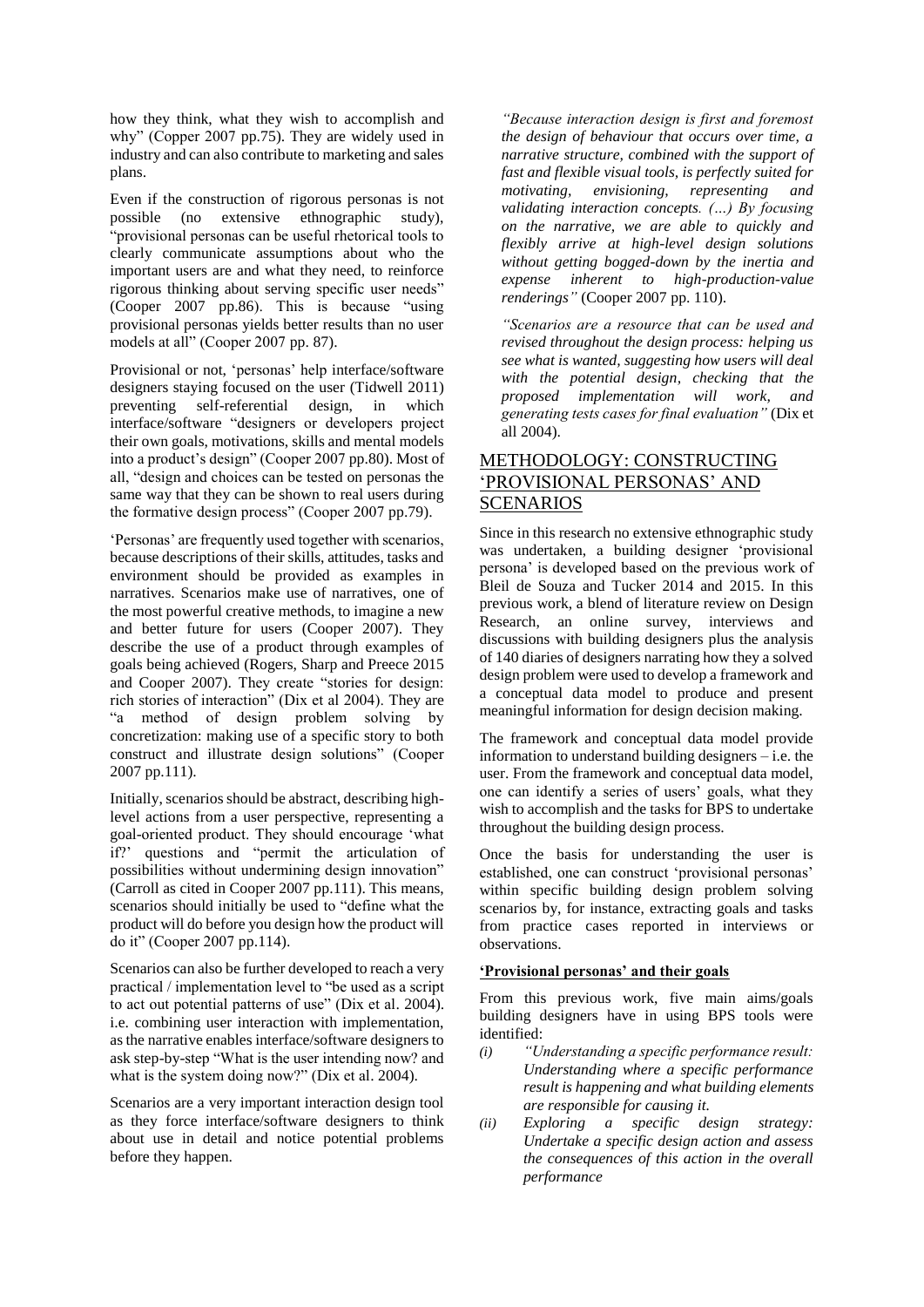- *(iii) Meeting a target: Quantify how far a specific type of performance result is from a prescribed benchmark and inform the user which building design variables are the responsible for this mismatch.*
- *(iv) Assessing a specific product: Assess the performance result of integrating a specific system or product in the design of a building.*
- (v) *Optimizing: Find the optimum quantities for a specific set of parameters to achieve a best performance target."* (Bleil de Souza and Tucker 2014 pp.64)

These aims are generic and were extracted from the 140 diaries of designers narrating how they a solved design problem, and confirmed by a survey and interviews with building designers.

Motivations, aspirations and subtle differences each user attributes to these aims were visible in the interviews undertaken with five UK building design practices. In interviews, one could see these aims in specific contexts: including different types of practice and different types of building design problemsolving. When in context, aims are enriched and provide extra information in terms of how building designers wish to use and interact with BPS tools.

#### **'Provisional personas' and what they wish to accomplish**

This previous work also discusses and illustrates how building designers think and design, i.e. their 'modus operandi', concluding that Schon's description of the design process is an accurate portrait of what happens in practice. For Schon (1983, 1984 and 1991), design is seen as a sequence of experiments "generally used to transform the situation from 'what it is' to something the designer likes better" (Schon in Bleil de Souza and Tucker 2015). Design experiment can be:

*"(i) exploratory experiments, in which action is undertaken only to see what follows;* 

*(ii) move-testing experiments, used to assess moves depending on the changes produced and whether the designer likes the changes produced; and* 

*(iii) hypothesis-testing experiments, used to discriminate among competing alternatives generally not used to reach a final solution but to constantly reframe the problem through a new hypothesis to be tested"* (Bleil de Souza and Tucker 2015 pp.227).

Design experiments provided the background for the development of a structure to predict what building design 'provisional personas' wish to accomplish and why when using BPS tools throughout the design process: tools should be semi-automatically embedded in the different 'what if' situations generated within design experiments.

### **Tasks for BPS tools to undertake throughout the design process**

'What if' situations provide an opportunity to ask questions about performance. Tasks for BPS to undertake throughout the design process were then summarised in a finite list of questions about performance. A full list of question, which are either design queries or provide design advice, is presented in Bleil de Souza and Tucker 2014.

Examples of these questions are:

- (i) How does this building perform in relation to target 'X'?
- (ii) What is causing the performance of this building?
- (iii) How does this building perform with this product?
- (iv) What is causing the performance of this building not to meet the target 'X'?
- (v) What is the effect on performance when action 'X' is undertaken?, etc.

Again drawing from the interviews, questions can be put in context enriching the construction of potential scenarios in which building designers interact with BPS tools.

#### **From questions to scenarios**

All questions fit a template in which there is:

- (i) a standard part containing 'personas' aims/goals, defining what building designers want to use BPS for, followed by analysis processes, defining how BPS should be used to answer the question, and
- (ii) a custom based part in which design actions, changes in design parameters, are defined by the 'persona'

Thus semi-automating the use of BPS throughout the design process can be linked to the development of a question/answering system, which recognizes a design input question as an instance of the template:

<Design aims> <Analysis Process> < Design Action>

Since the number of aims, analysis processes and questions are limited (Bleil de Souza and Tucker 2014 and 2015), question interpretation could be handcoded on a natural language type of interface. "Once the system has found a matching template, it could recall a specific script to run simulations and the necessary ancillary tools (e.g. optimization routines) and /or procedures (e.g. automatic elimination parametric tests) to generate data to answer the question automatically" (Bleil de Souza and Tucker 2015 pp.245).

As suggested by Dix et al. 2011, one can imagine a set of scenarios emerging when looking at each different question about performance. Considering the way these questions are structured, scenarios can be quite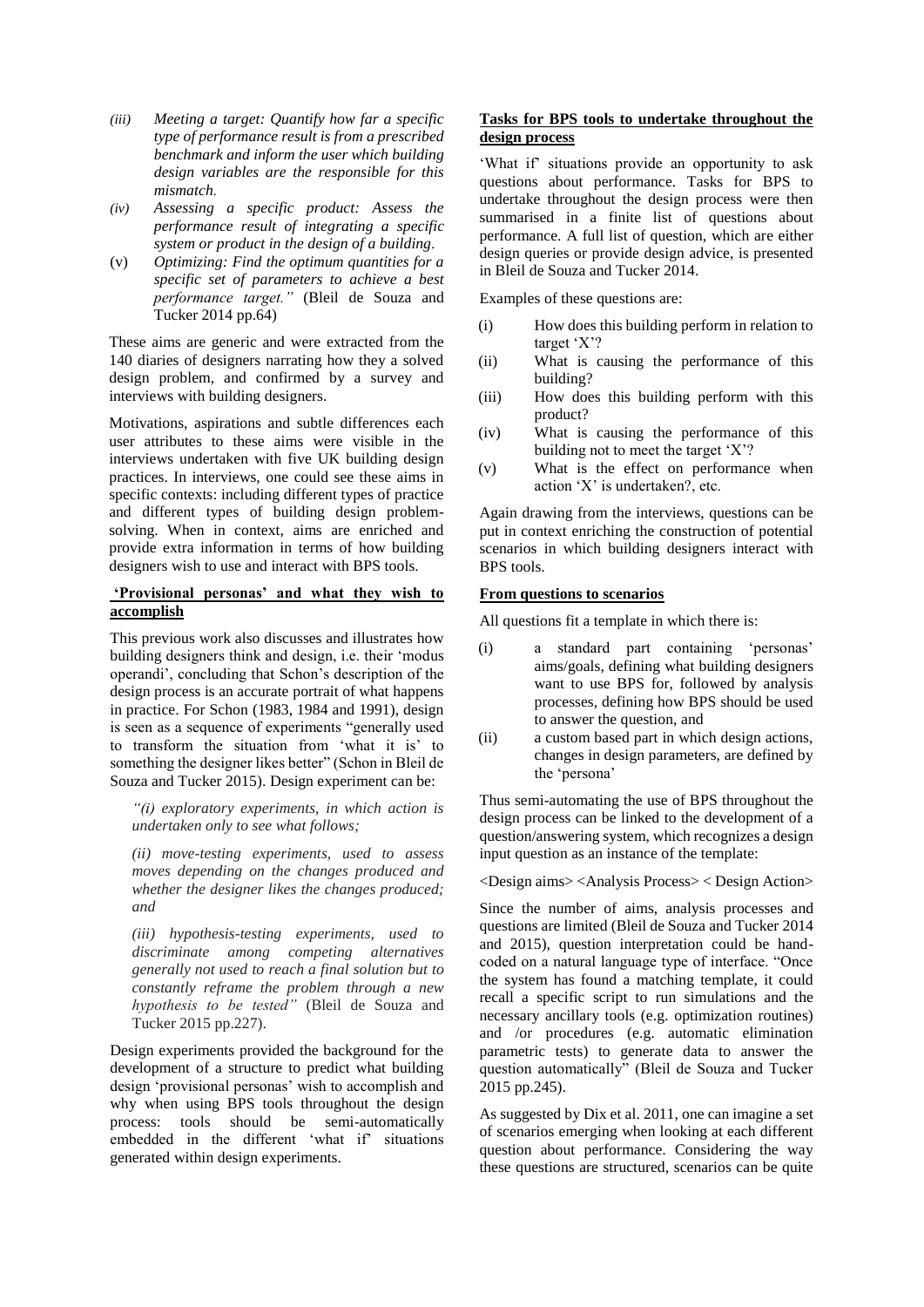practical in terms of what the system should do to embed BPS tools throughout the design process.

Once a set of questions has been defined, it becomes simpler to propose a structure to organise BPS outputs meaningful to design decision making as these outputs need to properly answer design questions. Bleil de Souza and Tucker 2015 provide an in depth discussion of what kind of BPS outputs would be meaningful for building designers to answer these questions. They propose a database/database management system to record and retrieve preferred combinations of metrics (energy use for heating, cooling, etc.), types of interaction with data (overviews, zooms into different building locations, etc.) and displays (graphs, tables, drawings, etc.). Essentially a hierarchical data structure with lists, this database was built based on what 140 designers proposed as suitable outputs to answer their questions when narrating how they a solved design problem. It replaces currently non-user friendly BPS post-processing by a customizable environment to record and recall effective representation systems to aid design decision making and provides the basis to define what would be the 'ideal' BPS outputs for building designers to act upon.

## EXPLORING AN EXAMPLE USING FOUR USER FRIENDLY BPS TOOLS

Once the basis for understanding the user is established, an example of a 'provisional persona' within a specific building design problem-solving scenario is presented by decomposing goals and tasks from a practice case reported in one of the interviews undertaken in previous work (Tucker and Bleil de Souza 2015).

Firstly, the practice case is described to provide the context for the development of the scenario and 'provisional persona'. The case is then examined in terms of the aims and questions proposed in Bleil de Souza and Tucker's (2014) framework. Motivations and aspirations in terms of what building designers want BPS tools to do for them in the wider context of their practice are inferred from lessons learned from the interview.

One single question with its respective answer is used as an example to demonstrate what building designers really want out of BPS. The answer covers not only what could be 'ideal' for building designers but also unfolds how it could be provided via scripts.

A step-by-step report about how this question could be answered using current BPS user friendly tools is presented to contrast how far software development can be from responding to users' needs.

#### **From the practice case to the ideal scenario:**

In this practice case, John (fictitious name) and his team who have very basic knowledge of building physics, are designing a series of retirement living homes and need to comply with a specific performance target. They outsource compliance checks and advice with consultants because they are not good 'at speaking science' and cannot manipulate BPS tools.

The report from their consultants states the design work does not comply without providing information about why this is happening. John and his team request design advice and receive recommendations for a series of design changes, which should enable the design to achieve compliance.

It can be inferred from this interviews that, in reality, these users are requesting consultants information about what is causing the performance of their buildings not to comply with the target so they could decide by themselves which design changes should be appropriate to reach it. They know well that any design change will have implications not only in performance and therefore they need to be in control of this decision. They also know the design process is based on experimentation, which does not support delays in waiting for consultants to run simulations and analyse results every time a change needs to be made to assess how far they are from complying. "*Timing of decision making is important, as design costs money*" (interview quote)

John and his team want to "*bring this analysis process back into the hands of their practice*" but "*they want to speak English, they don't want to speak science*" (interview quote). From this interview finding one can predict that a 'provisional persona' constructed based on this practical case wants performance analysis to be integrated within his/her design experiments so he/she understands cause and effect and is in control of the design changes to improve performance. This includes integrating performance analysis within building design software (CAD or BIM) from input to output, having answers to specific design questions provided in a format building designers understand.

In this particular case, the 'provisional persona' is after the answer to a very common question many building designers have when trying to improve performance, to reach a target or test specific products: "What is causing the performance of this building?"

He/she wants to know as an answer: where a specific performance result is happening and what building elements are responsible for causing it so he/she can decide how to proceed with design changes once knowing where to act.

Even though consultants and experts will claim this question can be answered in multiple ways, a route to automate an answer to this type of question could be set up through elimination parametric tests. SERI 1985 discusses this route when presenting a method to better support environmental design decision making. Overviews of what is causing the performance of a building could be provided from eliminating main building variables one at a time ranking the ones with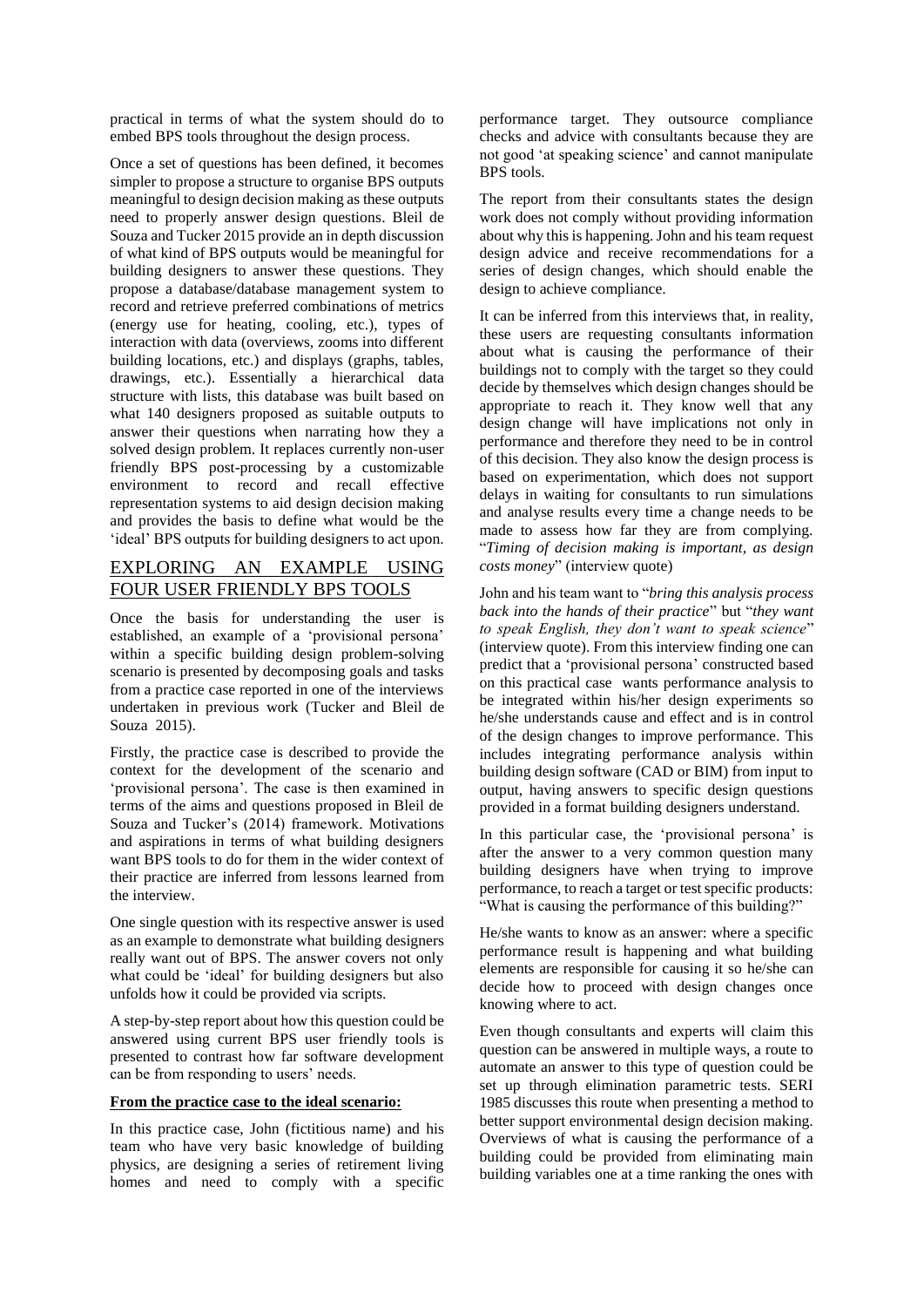higher impact on results (internal gains, ventilation losses and gains, solar gains, fabric conduction losses or gains and fabric storage). Further detailed information could be provided from eliminating usage related variables (people, lighting, small power) and / or building related variables (window conduction, wall conduction, roof conduction, floor conduction, window mass, wall mass, roof mass, floor mass, solar, infiltration) one-by-one again ranking them in order of importance.

Thus, in an 'ideal world', building designers would query within a BIM environment using natural language, what is causing the performance of the building they are designing. They would then get a direct answer at an overview level about what are the main causes of this specific performance behaviour (list of features, pointers in drawings, etc.). They would also be provided with the possibility to further zooming into where are the best/worst performance results in the building (potentially in plans) and which design parameters are causing them (pointers in drawings, etc.).

### **Contrasting the ideal scenario with how it can be achieved using current user friendly BPS tools**

Table 1 provides a summary illustrating how the aforementioned 'ideal' scenario can be achieved with four user-friendly mainstream BPS tools. It contains a succinct description of this 'ideal scenario' at the top of it to remind the reader how simple building designers want the question and the answers to be.

From Table 1, it is possible to see that, regardless of the question being asked, users need to undertake several steps to guarantee proper model set up prior to running any simulations. In Sefaira and ArchiCAD part of these steps happen in a BIM environment but they still require user input in terms of many building attributes not present or not possible to be retrieved from BIM databases.

It is also evident that output information meaningful to building design decision making is only partially provided, through performance summary overviews. Displaying results on top of architectural representations (e.g. floor plans, sections, elevation, etc.) always require post-processing BPS numerical results and going to third party tools.

None of the software provide automated scripts to answer specific building design questions. Even though one of them seems to be moving in this direction (Open Studio – via PAST tool). In this scenario none of the software provide automated elimination parametric tests to aid in understanding specific performance results based on model perturbations, a more accurate way of assessing building sensitivity to a set of parameters of interest as opposed to simply plotting heat balance breakdowns (as in Sefaira 'Element performance graphs'). In scenarios with questions involving optimization

problems, this would imply building designers having to manipulate complicated third party tools themselves.

On the other hand, from Table 1 it is also possible to see that these different tools already provide some capabilities to reach the 'ideal scenario':

- Sefaira enables real-time results to be retrieved, which could make performance queries less disruptive throughout the design process (no need to wait for simulations to be run delaying answers)
- ArchiCAD automation in setting up model boundary conditions and in retrieving attributes from BIM database (material properties construction assemblages, etc.) saves time and hassle of building designers having to manually input this type of information.
- All tools provide access to libraries and templates with information on construction, building usage, HVASC, etc. facilitating retrieval of complementary BPS input data essential to run simulations.
- BIM input interfaces from ArchiCAD and Sefaira are in tune with what building designers want: not having to go to third parties tools to undertake performance queries
- Open Studio and Sefaira output interfaces enable users to compare side-by-side simulation results for different design alternatives. This is an essential output interface feature for design decision making as most design experiments involve comparing design alternatives.

Software developers should capitalise on these capabilities and start building up infra-structures to accommodate a proper question and answer system in which scripts facilitate simulation set ups and runs.

Much is still to be done about BPS post-processing and outputs. Time should be invested in constructing proper systems, potentially database management systems, easily customizable by different types of BPS users so that results are meaningful to their decision making processes.

Besides that, time should be invested in handling the particular caveat of semi-automated systems which require minimal user input: modelling quality assurance. This would require special attention in future studies and future BPS development. However, one can predict this issue could/should be handled mainly at BIM level, transferring BPS modelling quality assurance to BIM modelling quality assurance. This would require each practice to adopt clear BIM model construction rationales, including comprehensive attribute documentation and model information detailing, to facilitate scripting automated quality assurance checks.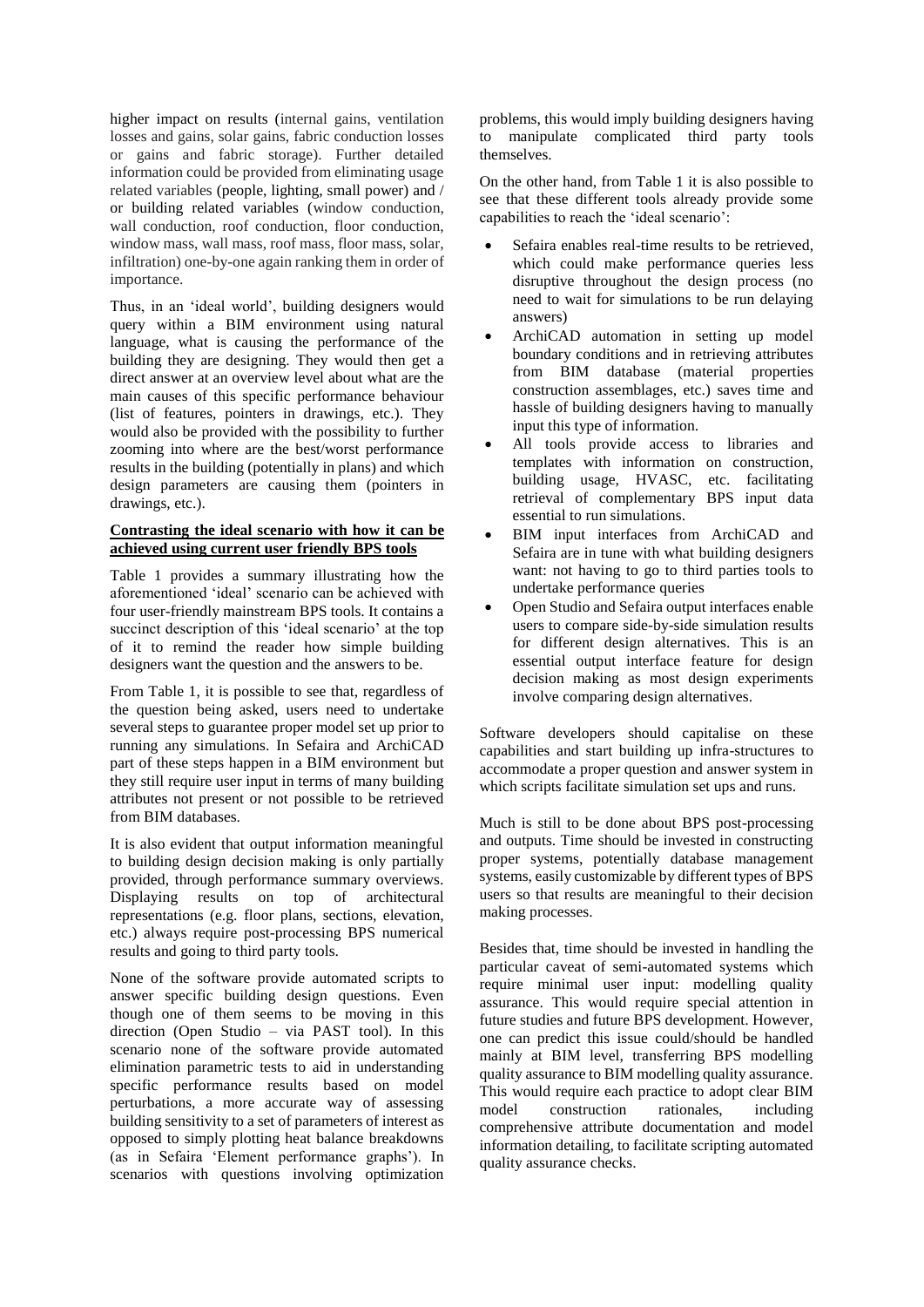| 'Provisional persona' end goal                                                                    |                                                               | Understanding a specific performance result                                                                                                                                                  |                                                          |                                                                    |  |  |
|---------------------------------------------------------------------------------------------------|---------------------------------------------------------------|----------------------------------------------------------------------------------------------------------------------------------------------------------------------------------------------|----------------------------------------------------------|--------------------------------------------------------------------|--|--|
| 'Provisional persona' design                                                                      |                                                               | What is causing the performance of this building (to overheat)?                                                                                                                              |                                                          |                                                                    |  |  |
| question                                                                                          |                                                               |                                                                                                                                                                                              |                                                          |                                                                    |  |  |
| 'Provisional persona' mental<br>model of an 'ideal' software                                      |                                                               | Within a BIM environment, the building designer asks the question 'what is causing the<br>performance of this building?' directly to the software using natural language. <b>Results</b> are |                                                          |                                                                    |  |  |
|                                                                                                   |                                                               | displayed on top of plans, facades or sections showing directly where a specific performance                                                                                                 |                                                          |                                                                    |  |  |
|                                                                                                   |                                                               | result is happening within the building (e.g. the overheating rooms) and what building elements                                                                                              |                                                          |                                                                    |  |  |
| are causing this performance result<br>Persona trying to achieve end goals using current software |                                                               |                                                                                                                                                                                              |                                                          |                                                                    |  |  |
|                                                                                                   | <b>Design Builder</b>                                         | Open Studio (SketchUp)                                                                                                                                                                       | <b>ArchiCAD</b>                                          | Sefaira (REVIT)                                                    |  |  |
|                                                                                                   | Create a new project in                                       | Create a new model in Open                                                                                                                                                                   | Prepare the BIM model for                                | Load 'Generate Sefaira' to                                         |  |  |
|                                                                                                   | Design Builder to specify                                     | Studio by loading a template,                                                                                                                                                                | transformation into a                                    | check and correct which                                            |  |  |
|                                                                                                   | building location. Add new                                    | which automatically recalls a<br>set of default values for most                                                                                                                              | thermal model by hiding                                  | building elements are going to                                     |  |  |
|                                                                                                   | building and specify building<br>type, which automatically    | complementary information                                                                                                                                                                    | unnecessary data and<br>defining an ArchiCAD view        | be used in the energy analysis.<br>Make sure: internal walls are   |  |  |
|                                                                                                   | recalls a set of default values                               | necessary to run simulations,                                                                                                                                                                | dedicated to energy                                      | set as internal walls (i.e. no                                     |  |  |
|                                                                                                   | for part of the complementary                                 | e.g. activities, usage,                                                                                                                                                                      | modeling.                                                | heat transfer) <sup>i</sup> , shading devices                      |  |  |
|                                                                                                   | information necessary to run<br>simulations, e.g. activities, | constructions, internal gains,<br>etc.                                                                                                                                                       |                                                          | (including overhangs, louvres,<br>neighbouring buildings, etc.)    |  |  |
|                                                                                                   | usage, constructions, internal                                |                                                                                                                                                                                              |                                                          | are tagged as 'Shading for                                         |  |  |
|                                                                                                   | gains, etc.                                                   |                                                                                                                                                                                              |                                                          | Sefaira' and that envelope                                         |  |  |
| Step 1                                                                                            |                                                               |                                                                                                                                                                                              |                                                          | elements have their exterior                                       |  |  |
|                                                                                                   |                                                               |                                                                                                                                                                                              |                                                          | surface facing the outside.<br>Either upload building model        |  |  |
|                                                                                                   | Create building geometry by<br>importing a 2D drawing from    | Create building geometry in<br>SketchUp using Open Studio                                                                                                                                    | Assign ArchiCAD zones to<br>every conditioned space and  | to the web or carry out 'real                                      |  |  |
|                                                                                                   | a third party software (BIM,                                  | plug-in (e.g. floor plans +                                                                                                                                                                  | group them in thermal                                    | time analysis'. Sefaira can be                                     |  |  |
|                                                                                                   | CAD, etc.). Draw and extrude                                  | extrusion tool 'Create spaces                                                                                                                                                                | blocks to define HVAC                                    | operated using a 'real time                                        |  |  |
|                                                                                                   | building blocks and thermal<br>zones with their associated    | from 2D diagrams') directly<br>setting up thermal zones and                                                                                                                                  | types, thermostats settings,<br>etc.                     | analysis' local application or<br>uploaded to the cloud. In both   |  |  |
|                                                                                                   | boundary conditions. Edit                                     | boundary conditions. Edit                                                                                                                                                                    |                                                          | cases the geometry of the                                          |  |  |
|                                                                                                   | geometry by adding/removing                                   | geometry by adding/removing                                                                                                                                                                  |                                                          | Revit model is used but the                                        |  |  |
|                                                                                                   | walls, windows, etc.                                          | walls, windows, etc.                                                                                                                                                                         |                                                          | material thermal properties are                                    |  |  |
| Step <sub>2</sub>                                                                                 |                                                               |                                                                                                                                                                                              |                                                          | set through the Sefaira<br>interface and not taken from            |  |  |
|                                                                                                   |                                                               |                                                                                                                                                                                              |                                                          | the Revit model                                                    |  |  |
|                                                                                                   | Provide complementary                                         | Assign space types to the                                                                                                                                                                    | Run the automatic model                                  | Set up the building location                                       |  |  |
|                                                                                                   | information necessary to run<br>simulations to each zone      | different thermal zones within<br>a template – detailing                                                                                                                                     | geometry and material<br>property analysis function to   | and building type. Preliminary<br>results for default values are   |  |  |
|                                                                                                   | (manually or from a database)                                 | information about activity,                                                                                                                                                                  | automatically define                                     | already shown for 'real time                                       |  |  |
|                                                                                                   | with default suggestions)                                     | usage, thermostat settings, etc.                                                                                                                                                             | boundary conditions, child                               | analysis'.                                                         |  |  |
|                                                                                                   | through specific tabs within<br>the edit mode, i.e. activity, | by using Open Studio tool 'set<br>attributes to selected spaces'.                                                                                                                            | parent relationships and<br>recall surface materials and |                                                                    |  |  |
|                                                                                                   | construction, openings,                                       | Information can come from                                                                                                                                                                    | their attributes from the                                |                                                                    |  |  |
|                                                                                                   | lighting, HVAC, etc.                                          | local database or from                                                                                                                                                                       | BIM database.                                            |                                                                    |  |  |
| Step 3                                                                                            |                                                               | building component library on                                                                                                                                                                |                                                          |                                                                    |  |  |
|                                                                                                   | Provide simulation settings                                   | the web.<br>Load Open Studio Application                                                                                                                                                     | Edit complementary                                       | Changes to complementary                                           |  |  |
|                                                                                                   |                                                               | to manage simulation (load                                                                                                                                                                   | information necessary to run                             | default values necessary to run                                    |  |  |
|                                                                                                   |                                                               | weather data, design days,                                                                                                                                                                   | simulations via Design >                                 | simulations can be undertaken                                      |  |  |
|                                                                                                   |                                                               | etc.) and edit model details<br>(schedules, constructions,                                                                                                                                   | Energy Evaluation menu,<br>i.e. environment settings.    | directly in 'real time' Sefaira<br>interface or in the cloud based |  |  |
|                                                                                                   |                                                               | internal gains, HVAC                                                                                                                                                                         | Climate data, operation                                  | version. Users can also setup                                      |  |  |
|                                                                                                   |                                                               | systems, etc.)                                                                                                                                                                               | profiles, HVAC systems,                                  | or change envelope                                                 |  |  |
|                                                                                                   |                                                               |                                                                                                                                                                                              | etc.                                                     | information (U-value, SHGC,                                        |  |  |
|                                                                                                   |                                                               |                                                                                                                                                                                              |                                                          | constructions, etc.), internal<br>conditions (occupants,           |  |  |
|                                                                                                   |                                                               |                                                                                                                                                                                              |                                                          | density, lighting, ventilation,                                    |  |  |
| Step 4                                                                                            |                                                               |                                                                                                                                                                                              |                                                          | etc.), HVAC systems and                                            |  |  |
|                                                                                                   |                                                               |                                                                                                                                                                                              |                                                          | zoning.                                                            |  |  |
|                                                                                                   | Run simulation on the<br>baseline building to debug the       | Run simulation on the baseline<br>building to debug the model                                                                                                                                | Run simulation on the<br>baseline building to debug      | Run simulations / update<br>results.                               |  |  |
| Step 5                                                                                            | model                                                         |                                                                                                                                                                                              | the model                                                |                                                                    |  |  |
|                                                                                                   | Copy the baseline model                                       | Call Open Studio Parametric                                                                                                                                                                  | Copy the baseline model                                  | Clone your baseline building                                       |  |  |
|                                                                                                   | several times saving each new                                 | tool (PAT) and create a new                                                                                                                                                                  | several times saving each                                | several times eliminating from                                     |  |  |
|                                                                                                   | version of it with one                                        | project: Load the baseline                                                                                                                                                                   | new version of it with one                               | each cloned version one                                            |  |  |
|                                                                                                   | parameter of interest                                         | model and create one group of                                                                                                                                                                | parameter of interest                                    | different parameter at a time                                      |  |  |
|                                                                                                   | eliminated.                                                   | measures <sup>ii</sup> for each parameter<br>to be eliminated.                                                                                                                               | eliminated.                                              | OR.<br>'Create a new strategy' for                                 |  |  |
|                                                                                                   |                                                               | Recall elimination parametric                                                                                                                                                                |                                                          | each parameter of interest to                                      |  |  |
|                                                                                                   |                                                               | measures from a library (either                                                                                                                                                              |                                                          | be eliminated.                                                     |  |  |
| Step 6                                                                                            |                                                               | one's own or Building                                                                                                                                                                        |                                                          |                                                                    |  |  |
|                                                                                                   |                                                               | Components Library - BCL)iii,<br>assigning one per group.                                                                                                                                    |                                                          |                                                                    |  |  |
|                                                                                                   |                                                               |                                                                                                                                                                                              |                                                          |                                                                    |  |  |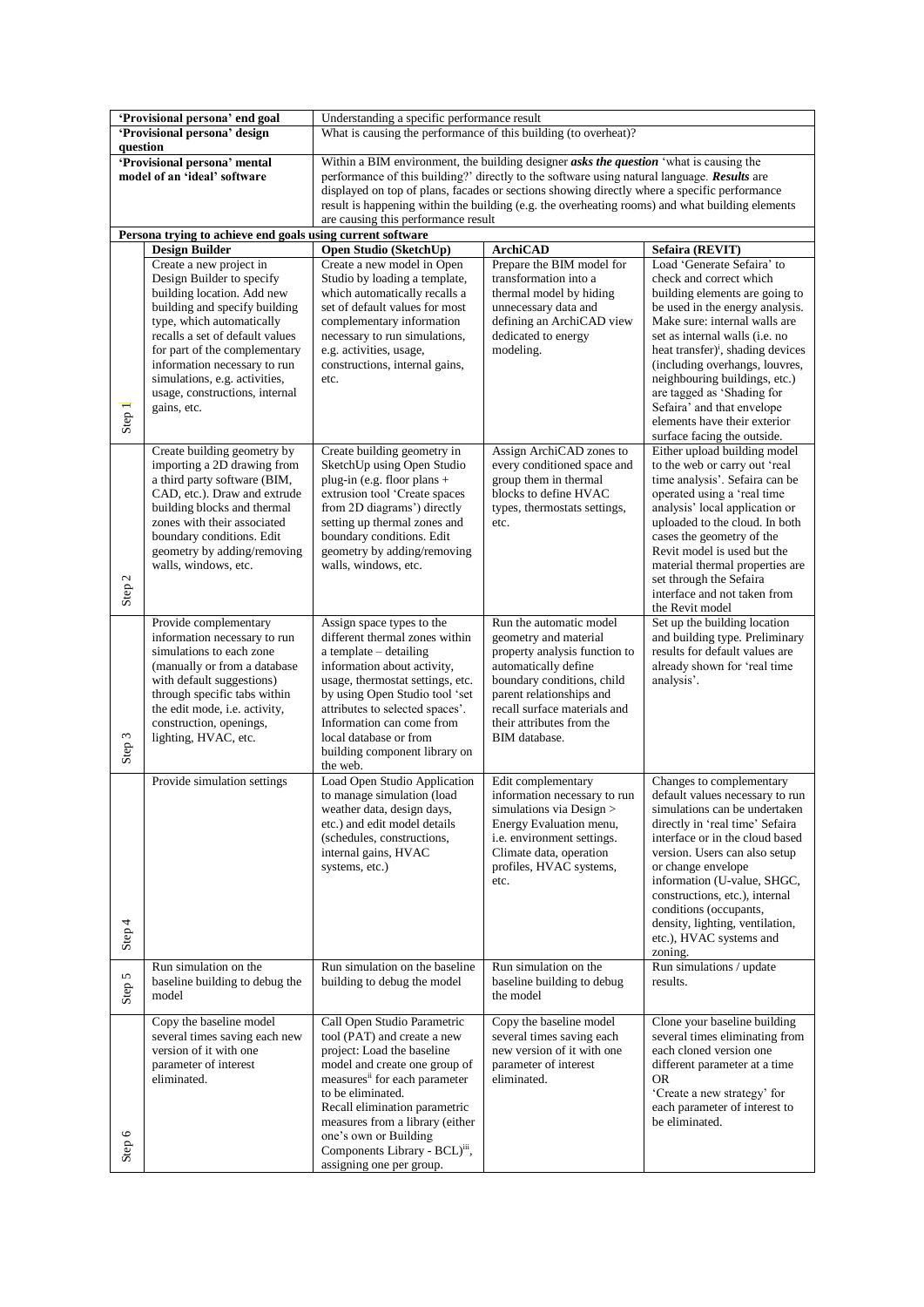| Step 7 | Run all the elimination<br>parametric simulations.                                                                                                                                                                                                                                                                                                 | Create one design alternative<br>for each elimination<br>parametric measure and run all<br>parametric simulations at once<br>either in a local computer or in<br>the cloud.                                                                                                                                                                                                                             | Run all the elimination<br>parametric simulations.                                                                                                                                                                                                                                                                                                       | Sefaira will be providing<br>results real-time. No need to<br>run any simulation. However,<br>when in the cloud base mode<br>the user should be saving each<br>different model with the<br>changes.                                                                                                                                                                                                                                                              |
|--------|----------------------------------------------------------------------------------------------------------------------------------------------------------------------------------------------------------------------------------------------------------------------------------------------------------------------------------------------------|---------------------------------------------------------------------------------------------------------------------------------------------------------------------------------------------------------------------------------------------------------------------------------------------------------------------------------------------------------------------------------------------------------|----------------------------------------------------------------------------------------------------------------------------------------------------------------------------------------------------------------------------------------------------------------------------------------------------------------------------------------------------------|------------------------------------------------------------------------------------------------------------------------------------------------------------------------------------------------------------------------------------------------------------------------------------------------------------------------------------------------------------------------------------------------------------------------------------------------------------------|
| Step 8 | Read results in tables and<br>graphs directly in Design<br><b>Builder OR</b><br>Export results to a third party<br>tool (e.g. Excell) to filter and<br>summarise relevant<br>information as well as to plot<br>results from all eliminated<br>variables alongside each other<br>in graphs or tables.                                               | Result summaries are<br>displayed for each alternative<br>side-by-side in the PAT tool<br>(design alternatives can be<br>loaded to SketchUp to display<br>the actual model) OR<br>Can be exported to a third<br>party tool (e.g. Excell) to filter<br>and summarise relevant<br>information as well as to plot<br>results from all eliminated<br>variables alongside each other<br>in graphs or tables. | Customize energy<br>evaluation report (summary<br>tables and graphs) OR<br>Export results to a third<br>party tool (e.g. Excell) to<br>filter and summarise<br>relevant information as well<br>as to plot results from all<br>eliminated variables<br>alongside each other in<br>graphs or tables.                                                       | Summary graphs<br>(performance dashboard) are<br>provided for all alternatives<br>side-by-side. User would need<br>to visually identify from these<br>which parameters are<br>contributing more to<br>performance results.<br>Results can also be exported to<br>a third party tool (e.g. Excell)<br>to filter and summarise<br>relevant information as well as<br>to plot results from all<br>eliminated variables alongside<br>each other in graphs or tables. |
| Step 9 | Open plans, section and<br>elevation in a third party<br>image processing tool (e.g.<br>Photoshop) and display result<br>summaries on top of them (if<br>results are to be visualized on<br>top of design representations)<br>making clear to the design<br>team and/or client where<br>problems are and what design<br>features are causing them. | Open plans, section and<br>elevation in a third party<br>image processing tool (e.g.<br>Photoshop) and display result<br>summaries on top of them (if<br>results are to be visualized on<br>top of design representations)<br>making clear to the design<br>team and/or client where<br>problems are and what design<br>features are causing them.                                                      | Open plans, section and<br>elevation in a third party<br>image processing tool (e.g.<br>Photoshop) and display<br>result summaries on top of<br>them (if results are to be<br>visualized on top of design<br>representations) making<br>clear to the design team<br>and/or client where<br>problems are and what<br>design features are causing<br>them. | Open plans, section and<br>elevation in a third party<br>image processing tool (e.g.<br>Photoshop) and display result<br>summaries on top of them (if<br>results are to be visualized on<br>top of design representations)<br>making clear to the design<br>team and/or client where<br>problems are and what design<br>features are causing them.                                                                                                               |

Table 1 – Answering the provisional persona design question with four mainstream user-friendly BPS tools

## **CONCLUSION**

This paper aimed to provoke the BPS community to think about what would be an 'ideal' BPS user interface for building designers. It attempted to do so by using the concept of 'provisional personas' and scenarios from HCI in BPS further development, which to the best of the authors knowledge, have not been used by this community before.

An example of 'provisional persona' is provided in an 'ideal' interaction scenario to illustrate a potential way for BPS to be embedded in one of the many ways building designers communicate and interact with their work. This 'ideal' scenario is contrasted with a step-by-step list of instructions for its aims to be achieved using four mainstream user friendly BPS tools.

Results indicate each of these four mainstream BPS tools already have the following parts of the infrastructure for the 'ideal' scenario to be implemented when:

- They are connected to BIM (i.e. are within a digital design environment)
- They provide real-time performance feedback
- They provide easy access to libraries and templates of attributes and building usage information
- They enable users to compare results for different design alternatives

However, more work is required from software developers for BPS tools to better respond to building designer's needs as the following is still missing:

- An infra-structure which enables performance questions to be asked in natural language
- An automated system which run scripts to answer building designers' questions about performance
- A set of post-processed outputs meaningful to design decision-making provided in a simple and interactive output interface connected to a BIM environment
- Semi-automated modelling quality assurance mechanisms embedded as much as possible within BIM environments

It is important to mention that most of these aforementioned points could not have been extracted from a non-user-centred approach as these are totally related to understanding how building designers think and how they wish to use BPS throughout the design process.